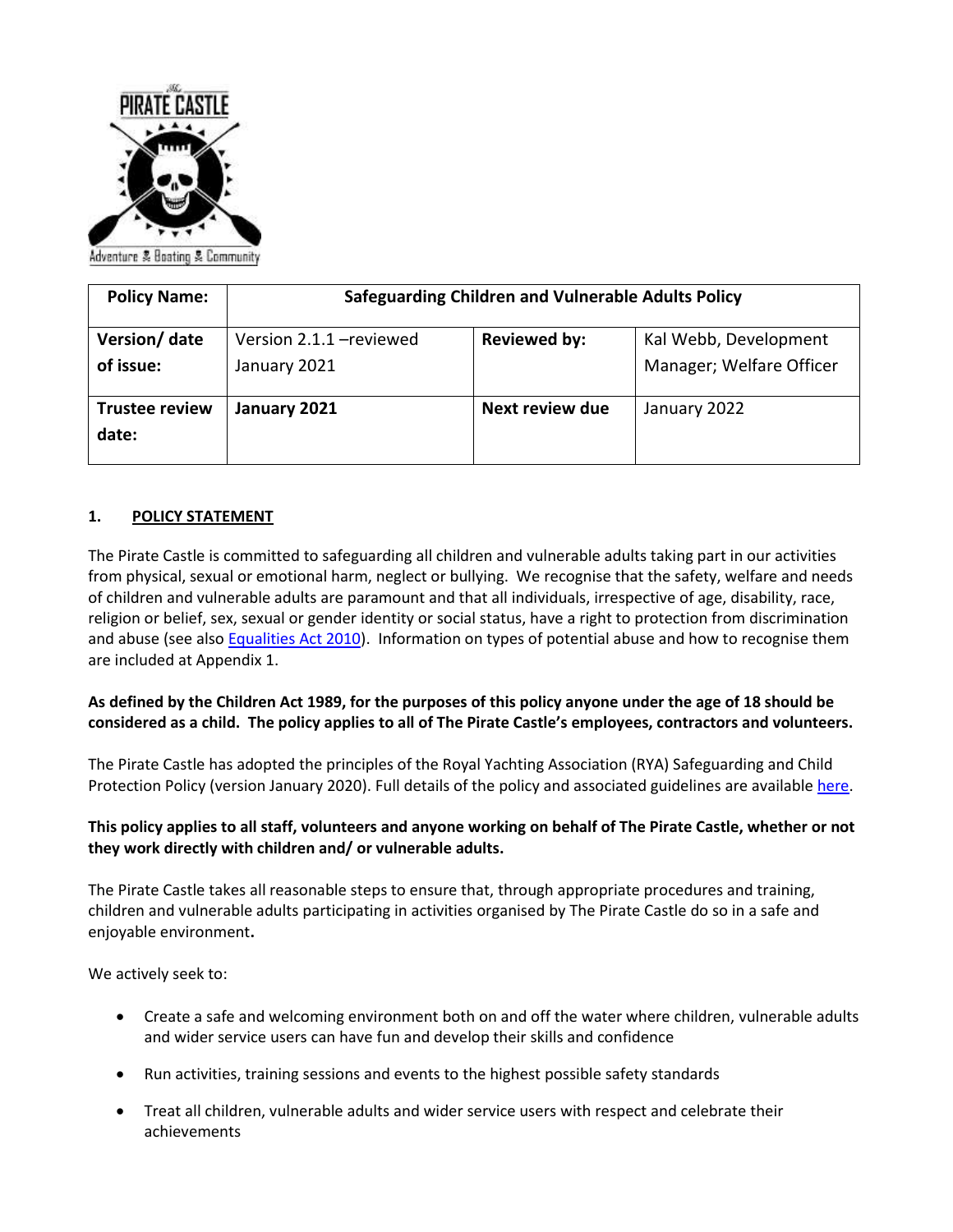Additionally we:

- Recognise that safeguarding children and vulnerable adults is the responsibility of everyone, not just those who work with children (Statutory guidance 'Working Together to Safeguard Children')
- Carefully recruit and screen all employees, contractors and volunteers in roles involving close contact with children and/ or vulnerable adults and provide them with appropriate information or training
- Respond swiftly and appropriately to all complaints and concerns about poor practice or suspected or actual child abuse
- Regularly review safeguarding procedures and practices in the light of experience or to take account of legislative, social or technological changes

# **This policy will be reviewed by The Pirate Castle's Welfare Officer annually and be submitted to the Board of Trustees for formal review and approval at least every 4 years.**

# **Good Practice – MUST be followed by ALL staff, instructors/coaches, contractors, volunteers and support workers at ALL times:**

All employees, contractors and volunteers must follow the good practice guidelines below at all times and provide appropriate levels of service user/ spectator supervision to ensure that:

- All children and vulnerable adults are treated equally, with dignity and respect
- Activities and interactions always take place in an open environment that avoids private and/ or unobserved situations with children and vulnerable adults. In particular:
	- o Avoid spending any significant time working with children in isolation
	- o Do not take children alone in a car, however short the journey
	- o Do not take children to your home as part of any activity
	- $\circ$  Where any of these are unavoidable, ensure that they only occur with the full knowledge and consent of the General Manager or the individual's parents/carer
- If any form of manual/ physical support is required to assist children/ vulnerable adults, the individual is consulted to obtain their prior agreement and the intervention is provided openly. The views of parents or carers must always be considered.
	- $\circ$  If a child/vulnerable adult is having difficulty with a wetsuit or buoyancy aid, ask them to ask a friend to help if at all possible
	- $\circ$  If you do have to help a child/ vulnerable adult, make sure you are in full view of others, preferably another adult
- Adults **must not** enter the showers and/ or changing rooms at times when children/ vulnerable adults are using the facilities. If this is absolutely unavoidable, they must be accompanied by another adult at all times
- Staff, instructors/ coaches, contractors, volunteers and support workers **must not** maintain any kind of private communication and/ or contact with any young person or vulnerable adult attending our services, premises and/or external events. **Private/ unsupervised contact via telephone (mobile or otherwise), email and/ or any social network or online platform is strictly prohibited**, unless the contact is initiated and maintained by a parent/ carer and the parent/ carer included/ copied in to ALL correspondence.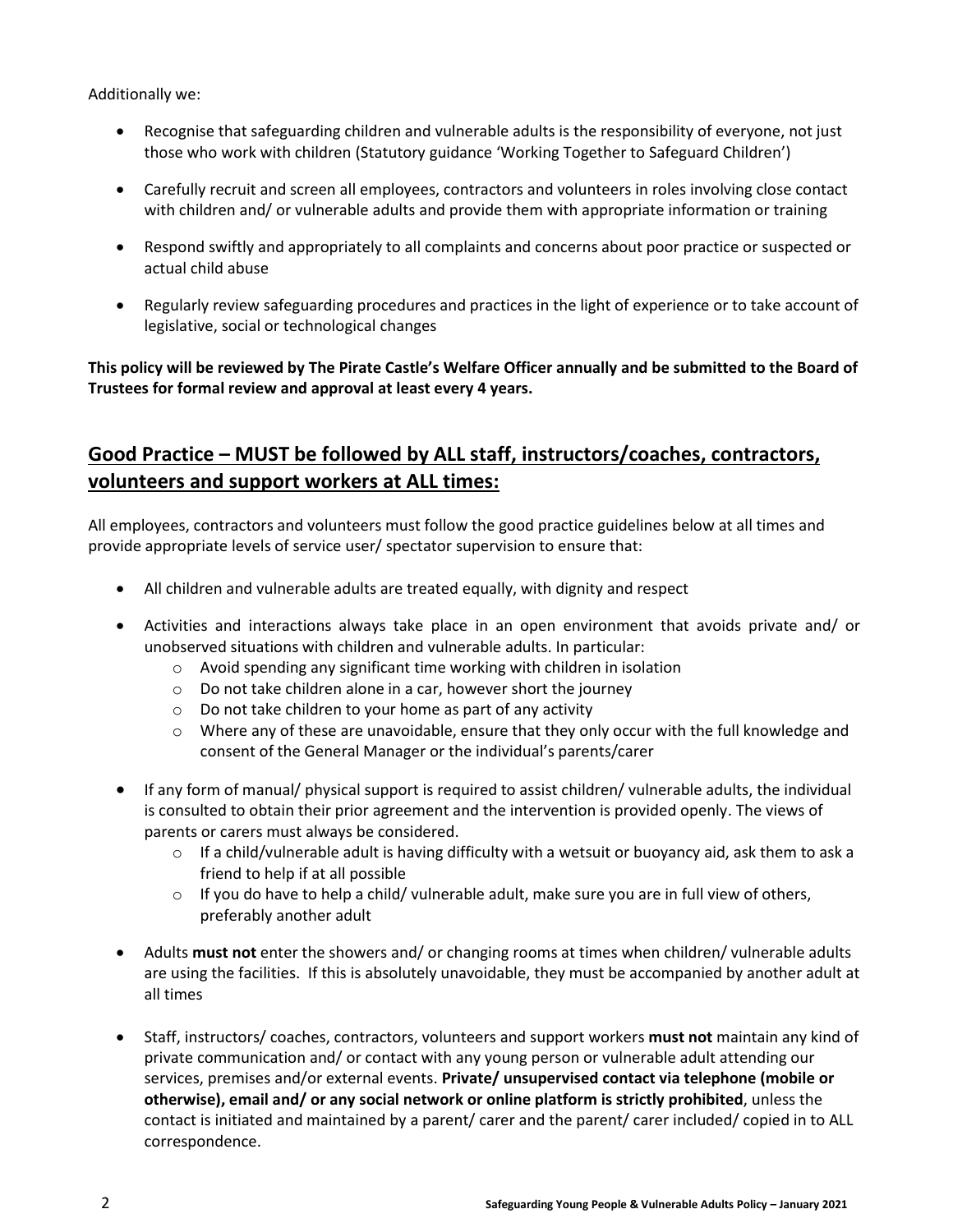- All staff, volunteers and contractors whose role brings them into regular contact with children and vulnerable adults must provide references and/or a self-declaration and apply for an Enhanced Criminal Records Disclosure, with Barred List check if appropriate
- Any allegations or concerns raise by a child or vulnerable adult are recorded and acted upon in line with Safeguarding procedures
- The Pirate Castle seeks written consent from children/ vulnerable adults and their parents/ carers before taking photos or video footage of any activity or event and publishing such images in the public domain. When publishing images of children or vulnerable adults, no identifying information other than names will be included
- Parents and spectators should be prepared to identify themselves if requested and state their purpose for photography/ filming within The Pirate Castle and bankside. Any concerns about inappropriate or intrusive photography or the inappropriate use of images should be reported to the Club Welfare Officer and treated in the same way as any other child protection concern

#### **In addition, all staff, volunteers and contractors must never:**

- $\otimes$  Engage in rough, physical or sexually provocative games
- $\otimes$  Allow or engage in inappropriate touching of any form
- $\otimes$  Allow children to use inappropriate language unchallenged, or use such language yourself when with children
- $\otimes$  Make sexually suggestive comments to a child, even in fun
- $\otimes$  Fail to respond to an allegation made by a child; always act
- $\otimes$  Do things of a personal nature that children can do for themselves

# **The use of cameras or smart phones/tablets in changing areas is not permitted in any circumstances. Such use by young people should be regarded as a form of bullying**

It may sometimes be necessary to do things of a personal nature for children, particularly if they are very young or disabled. These tasks should only be carried out with the full understanding and consent of both the child (where possible) and their parents/carers. In an emergency situation which requires this type of help, parents/carers should be informed as soon as possible. In such situations it is important to ensure that any adult present is sensitive to the child and undertakes personal care tasks with the utmost discretion.

#### **Concerns**

Anyone who is concerned about a child's or vulnerable adult's personal welfare, either within The Pirate Castle or elsewhere, should inform the **Welfare Officer** immediately, in strict confidence. The Welfare Officer will follow the reporting procedures detailed in Appendix 2.

### **The Pirate Castle's Welfare Officer is: Kal Webb Tel: 020 72676605; mobile: 07738 321803: email: [kal@thepiratecastle.org](mailto:kal@thepiratecastle.org)**

In the event that the Welfare Officer is unavailable, the Boat Manager will act as Deputy:

#### Boat Manager: Andrew Carpenter **Tel: 020 72676605; mobile: 07887 804211: email: [andrew@thepiratecastle.org](mailto:andrew@thepiratecastle.org)**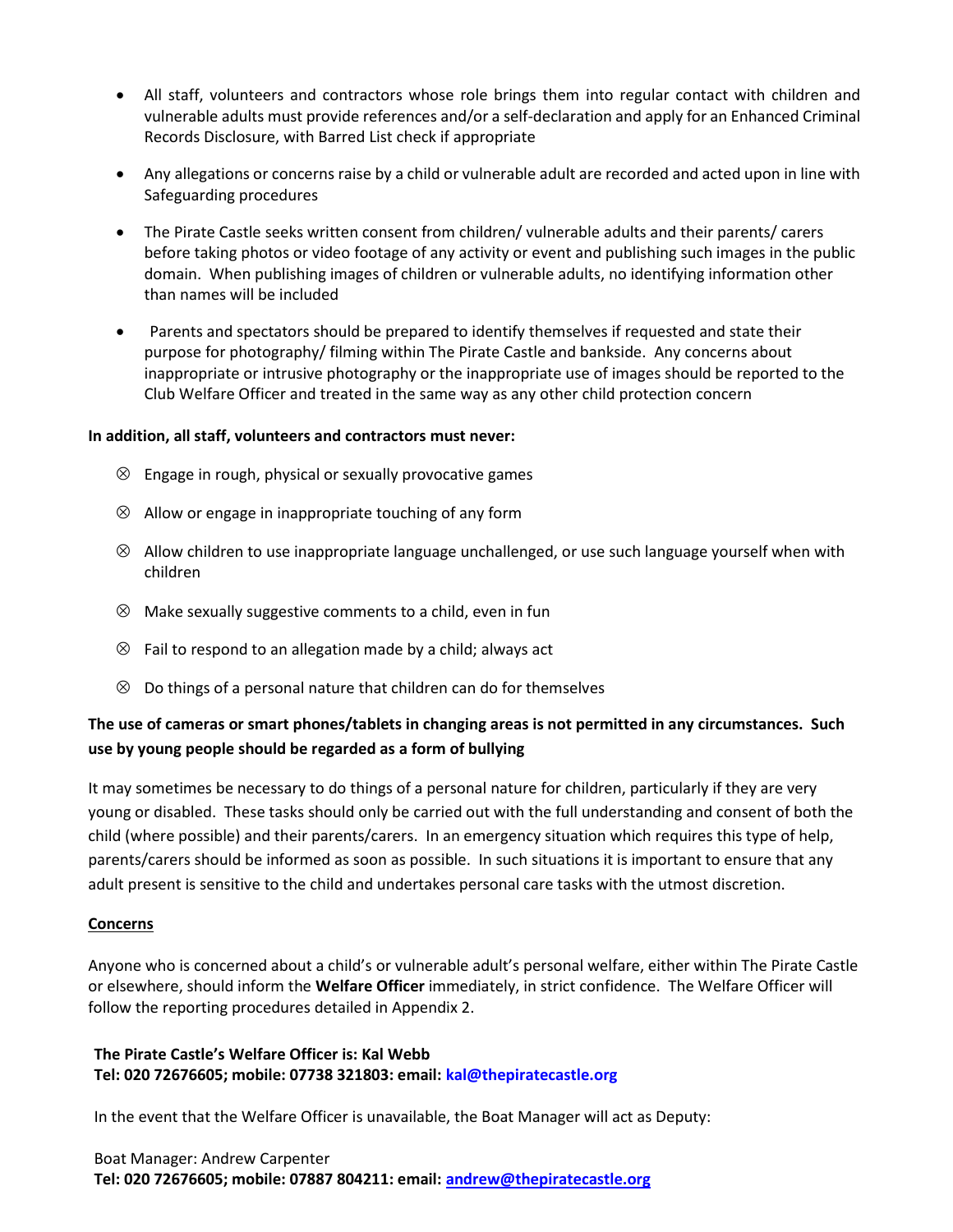### **Any employee, volunteer or contractor failing to comply with this Safeguarding Policy and any relevant Codes of Conduct will be subject to disciplinary action**

### **2. PROCEDURES**

### **Designated Person**

It is neither the responsibility of The Pirate Castle nor any individual employees, volunteers or contractors to decide if abuse has taken place. However, our duty of care requires that information relating to any concerns and/ or allegations is passed to the appropriate authority via a **Designated Person**.

The Pirate Castle's Designated Person for Safeguarding is the **Welfare Officer**.

The Welfare Officer's responsibilities include:

- Maintaining up-to-date policy and procedures, compatible with the RYA's, current legislation and best practice
- Ensuring that relevant staff and/or volunteers are aware of and follow Safeguarding procedures, including implementing safe recruitment procedures
- Advising the Board of Trustees on safeguarding and child protection issues
- Maintaining contact details for local Children's Services and Police

# **The Welfare Officer is the first point of contact for any concerns or allegations and for ensuring that confidentiality is maintained in all cases.**

Concerns may be raised by children, vulnerable adults and/or staff, volunteers and contractors. All concerns reported to the Welfare Officer will be handled in line with this policy and associated procedures.

The Welfare Officer or his/ her deputy will decide on the appropriate action to be taken, in line with The Pirate Castle's procedures and in conjunction with the General Manager and Trustees as necessary, e.g. in the event of allegations against staff, volunteers or contractors relating to abuse or poor safeguarding practice. In the event of any temporary suspension of employees, volunteers or contractors pending further investigation, all cases of re-instatement will be assessed by the Chairperson of the Trustee Board and the General Manager, with all outcomes shared with the relevant governing body, as appropriate.

### **Recruitment and Training**

The Pirate Castle's recruitment process ensures that all employees, volunteers and contractors are selected based upon appropriate competencies, experience and aptitude for their roles. Scrutiny checks also ensure that those recruited to posts involving regular contact with children and/ or vulnerable adults are required to provide references and/ or a self-declaration and must obtain an Enhanced Criminal Records Disclosure, with Barred List check if applicable, prior to confirmation of appointment. The Pirate Castle ensures that anyone who meets the eligibility criteria for a Disclosure check does not conduct any activities or work unsupervised until a satisfactory check has been returned.

**It is a criminal offence under the Safeguarding Vulnerable Groups Act 2006** for a Barred individual to work in Regulated Activity/Regulated Work, for an organisation to knowingly allow someone who has been Barred to work in Regulated Activity/Regulated Work, and for an organisation to fail to make a referral to the DBS if they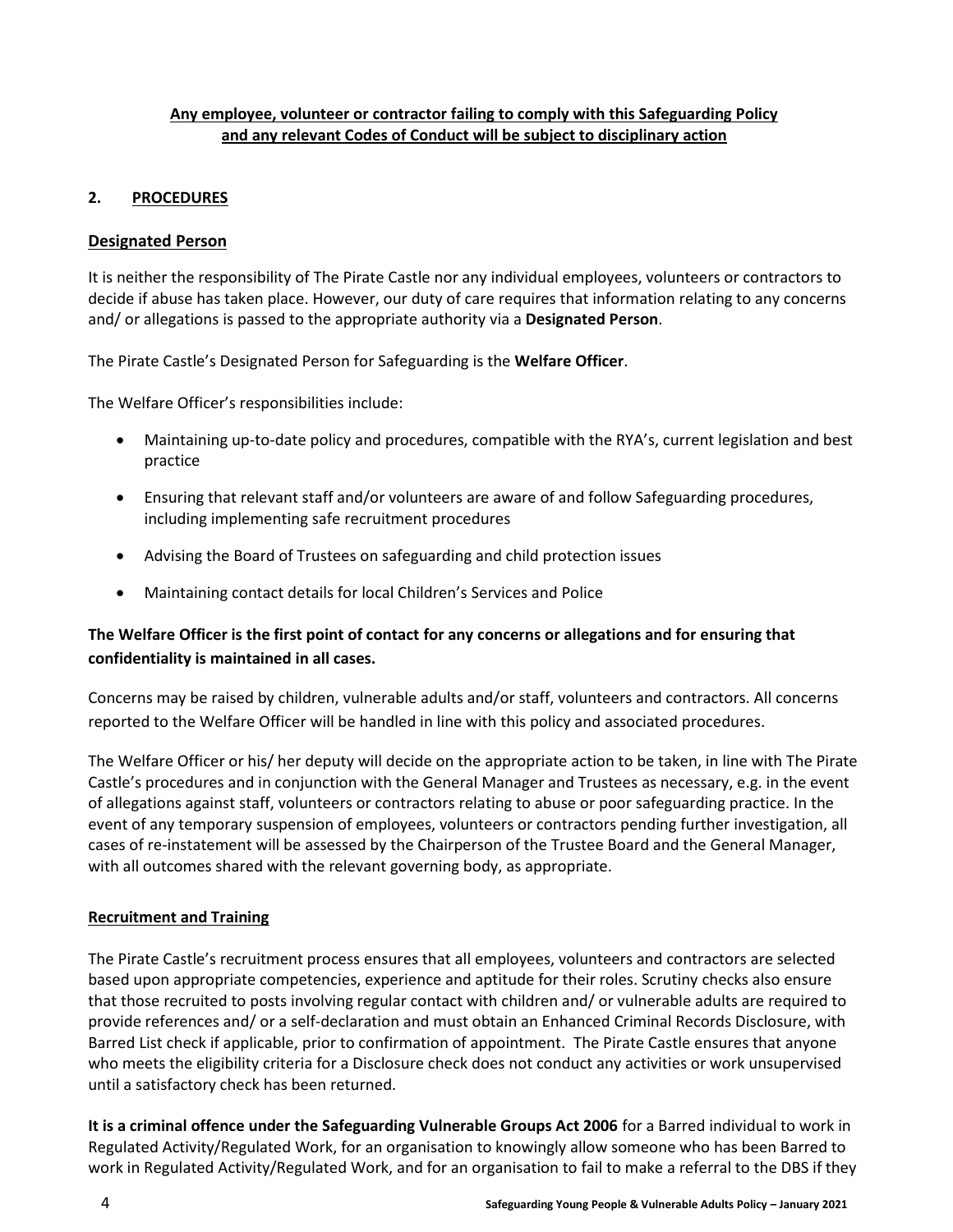have dismissed someone from Regulated Activity/Regulated Work for harming or posing a risk of harm to a vulnerable person.

All employees, volunteers and contractors whose work will involve contact with children are required to familiarise themselves with the Safeguarding Children and Vulnerable Adults Policy and associated procedures and to undertake induction, training and development, as appropriate to their roles. The Safeguarding Children and Vulnerable Adults Policy is issued to all new employees.

### **First Aid and medical treatment**

First Aid must only ever be administered by an appropriately trained and qualified person. It is The Pirate Castle's policy that all staff and instructors hold valid First Aid certificates awarded by a recognised training body. Although parental/ carer consent for First Aid and medical treatment is included in participant consent forms, it is best practice to obtain consent from the individual if medication or medical treatment is required in the absence of the parent/carer, providing the individual is capable of providing such consent and there is no increased risk to health in doing so.

### **Confidentiality and data storage**

The Pirate Castle is registered with the Information Commissioner's Office (ICO) as a Data Controller. We recognise our Data Protection obligations and ensure that all personal information is handled confidentially and stored securely, in line with relevant GDPR legislation. Personal and special category information is only shared with those who need to see it in the course of their duties or to protect children and vulnerable adults. When personal data is no longer relevant it is destroyed securely, e.g. by shredding.

Confidential information relating to any allegations or Safeguarding concerns is stored securely. It is recommended that it should be retained for at least 3 years and destroyed by secure means, e. g. by shredding or burning.

#### **Safeguarding Training**

The Pirate Castle ensures that all staff, volunteers and contractors working with children and/ or vulnerable adults undertake safeguarding training appropriate to their role. This may be through formal training, an online course, induction and mentoring and/or continuing professional development.

#### **Handling concerns, reports or allegations**

### **This section is primarily for the designated Welfare Officer, but everyone should be aware of the procedures to follow if there are concerns (see flowcharts Appendix 2).**

A complaint, concern or allegation may come from a number of sources: the child, their parents or someone else within our organisation. It may involve the behaviour of employees, volunteers and/ or contractors or something that has happened to the child outside The Pirate Castle, perhaps at home or at school. Children may confide in adults they trust, in a place where they feel at ease.

An allegation may range from mild verbal bullying to physical or sexual abuse. If you are concerned that a child may be being abused, it is NOT your responsibility to investigate further BUT it is your responsibility to act on your concerns and report them to the appropriate statutory authorities. For guidance on recognising abuse, see Appendix A.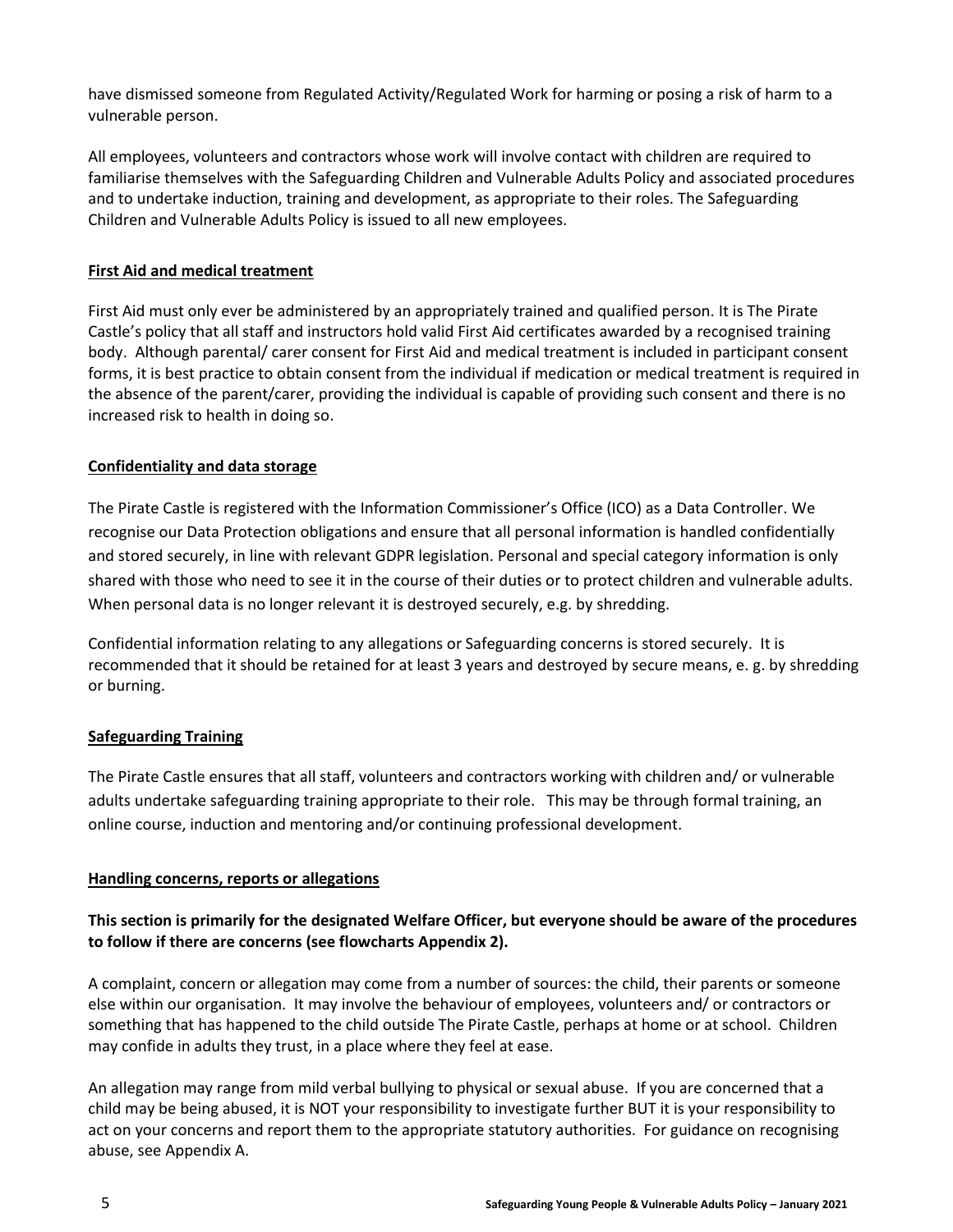### **Handling an allegation from a child**

#### **Always:**

- $\checkmark$  stay calm ensure that the child is safe and feels safe
- $\checkmark$  show and tell the child that you are taking what he/she says seriously
- $\checkmark$  reassure the child and stress that he/she is not to blame
- $\checkmark$  be careful about physical contact, it may not be what the child wants
- $\checkmark$  be honest, explain that you will have to tell someone else to help stop the alleged abuse
- $\checkmark$  make a record of what the child has said as soon as possible after the event, using the child's own words
- $\checkmark$  follow The Pirate Castle's child protection procedures.

#### **Never:**

- $\otimes$  rush into actions that may be inappropriate
- $\otimes$  make promises you cannot keep (e.g. say that you won't tell anyone)
- ask leading questions (see 'Recording and handling information' below)
- $\otimes$  take sole responsibility consult someone else (ideally the Welfare Officer or the person in charge or someone you can trust) so that you can begin to protect the child and gain support for yourself.

You may be upset about what the child has said or you may worry about the consequences of your actions. Sometimes people worry about children being removed from their families as a result of abuse, but in reality this rarely happens. However, one thing is certain – you cannot ignore it.

### **Additional vulnerability**

Some children may be more vulnerable to abuse or find it more difficult to express their concerns. For example:

- a disabled child who relies on a carer to help them get changed may worry that they won't be able to sail any more if they report the carer
- a deaf child may not be able to express themselves or speak confidentially if they need an interpreter
- a child who has experienced racism may find it difficult to trust an adult from a different ethnic background children with low self-esteem or mental health problems can be more vulnerable to bullying or abuse, as can gay, lesbian, bisexual or transgender young people, or any child who has a characteristic that marks them out in others' eyes as 'different'.

### **Grooming**

*Grooming* is when someone develops a relationship with a child over a period of time to gain their trust for the purposes of sexual abuse or exploitation. Children and young people can be groomed online or face-toface, by a stranger or by someone they know - for example a family member, friend or professional. For more information on possible signs of grooming, see [https://www.nspcc.org.uk/preventing-abuse/child-abuse-and](https://www.nspcc.org.uk/preventing-abuse/child-abuse-and-neglect/grooming/)[neglect/grooming/](https://www.nspcc.org.uk/preventing-abuse/child-abuse-and-neglect/grooming/) Sometimes the perpetrator grooms the entire family, building a relationship with the child's parents/carers so that they are allowed more access to the child than would normally be the case.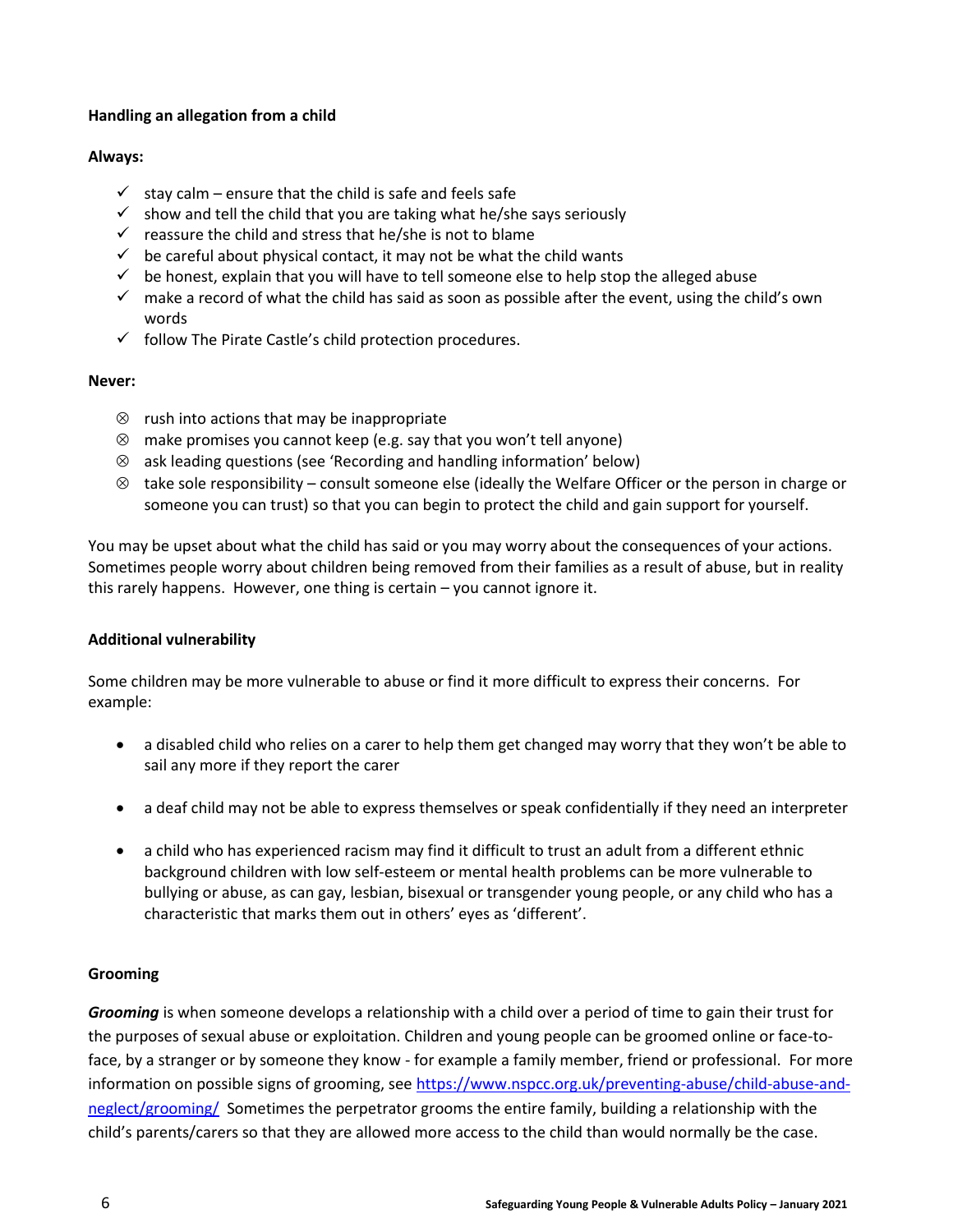Similar behaviour could be used to radicalise young people and recruit them to a religious or political cause. This is unlikely to happen in a sailing club setting, but under the government's 'Prevent' strategy teachers and others working with young people are receiving training on recognising the warning signs.

#### **Bullying**

If a child alleges bullying or shows signs of being bullied, this must be investigated. For a definition of bullying, see Appendix A.

#### **Managing challenging behaviour**

Guidance for instructors and coaches on handling young people who display challenging behaviour is available as a download from the RYA website [www.rya.org.uk/go/safeguarding](http://www.rya.org.uk/go/safeguarding), under RYA Safeguarding and Child Protection Guidelines.

### **Recording and handling information**

If you suspect that a child may have been the subject of any form of physical, emotional or sexual abuse or neglect, the allegation must be referred as soon as possible to Children's Social Care or the Police who have trained experts to handle such cases. Do not start asking leading questions which may jeopardise any formal investigation.

A leading question is where you suggest an answer or provide options that only need a 'yes' or 'no' answer, instead of allowing the child to explain things in their own words. An example would be asking 'did X hit you?' instead of 'how did you get that bruise?'. Use open questions such as 'what happened next?'. Only ask questions to confirm that you need to refer the matter to someone else. Listen to and keep a record of anything the child tells you or that you have observed and pass the information on to the statutory authorities (see Appendix 3 for Referral Form).

#### **All information must be treated as confidential and only shared with those who need to know**.

If the allegation or suspicion concerns someone within The Pirate Castle, only the child's parents/carers, the Welfare Officer / Deputy (unless they are the subject of the allegation), the relevant authorities and the relevant governing body (RYA or British Canoeing) should be informed. If the alleged abuse took place outside The Pirate Castle, the Police or Children's Social Care will decide who else needs to be informed, including the child's parents/carers. It should not be discussed by anyone within the organisation other than the person who received or initiated the allegation and, if different, the designated Welfare Officer or Deputy.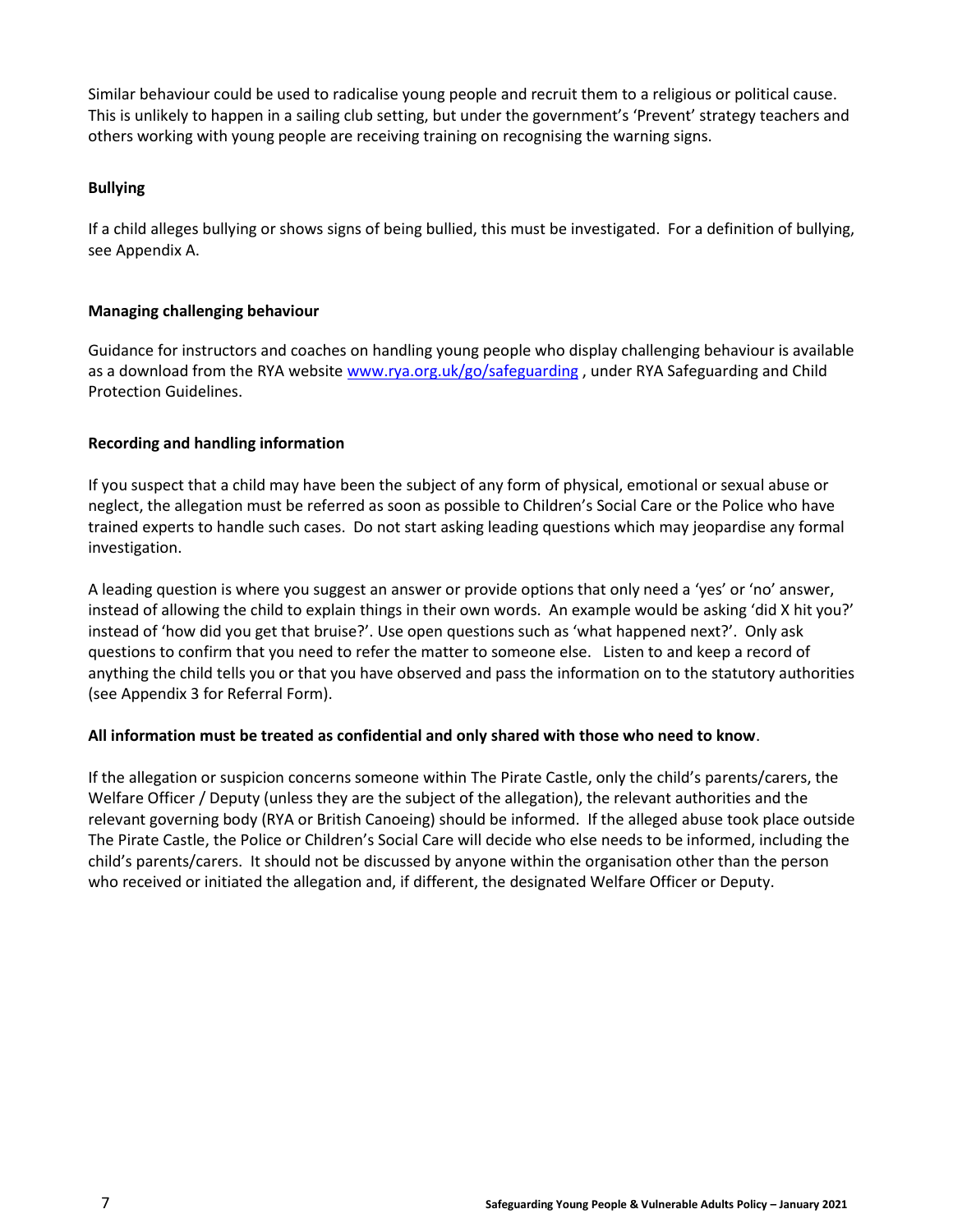### **Appendix 1 – What is child abuse?**

(Based on the statutory guidance 'Working Together to Safeguard Children' 2015)

Abuse and neglect are forms of maltreatment of a child. Somebody may abuse or neglect a child by inflicting harm, or by failing to act to prevent harm. Children may be abused in a family or in an institutional or community setting by those known to them or, more rarely, by others (including via the internet). They may be abused by an adult or adults, or another child or children.

**Physical abuse** may involve adults or other children inflicting physical harm:

- by hitting, shaking, throwing, poisoning, burning or scalding, drowning or suffocating
- giving children alcohol or inappropriate drugs
- in sport situations, physical abuse might also occur when the nature and intensity of training exceeds the capacity of the child's immature and growing body

**Emotional abuse** is the persistent emotional maltreatment of a child such as to cause severe and persistent adverse effects on the child's emotional development. It may involve:

- conveying to a child that they are worthless, unloved or inadequate
- not giving the child opportunities to express their views, deliberately silencing them or 'making fun' of what they say or how they communicate
- imposing expectations which are beyond the child's age or developmental capability
- overprotection and limitation of exploration and learning or preventing the child from participating in normal social interaction
- allowing a child to see or hear the ill-treatment of another person
- serious bullying (including cyber bullying), causing children frequently to feel frightened or in danger
- the exploitation or corruption of children
- emotional abuse in sport might also include situations where parents or coaches subject children to constant criticism, bullying or pressure to perform at a level that the child cannot realistically be expected to achieve

Some level of emotional abuse is involved in all types of maltreatment of a child.

**Sexual abuse** involves an individual (male or female, or another child) forcing or enticing a child or young person to take part in sexual activities, whether or not the child is aware of what is happening, to gratify their own sexual needs. The activities may involve:

- physical contact (e.g. kissing, touching, masturbation, rape or oral sex)
- involving children in looking at, or in the production of, sexual images
- encouraging children to behave in sexually inappropriate ways or watch sexual activities
- grooming a child in preparation for abuse (including via the internet)
- sport situations which involve physical contact (e.g. supporting or guiding children) could potentially create situations where sexual abuse may go unnoticed. Abusive situations may also occur if adults misuse their power over young people.

**Neglect** is the persistent failure to meet a child's basic physical and/or psychological needs, likely to result in the serious impairment of the child's health or development. Neglect may involve a parent or carer failing to:

- provide adequate food, clothing and shelter
- protect a child from physical and emotional harm or danger
- ensure adequate supervision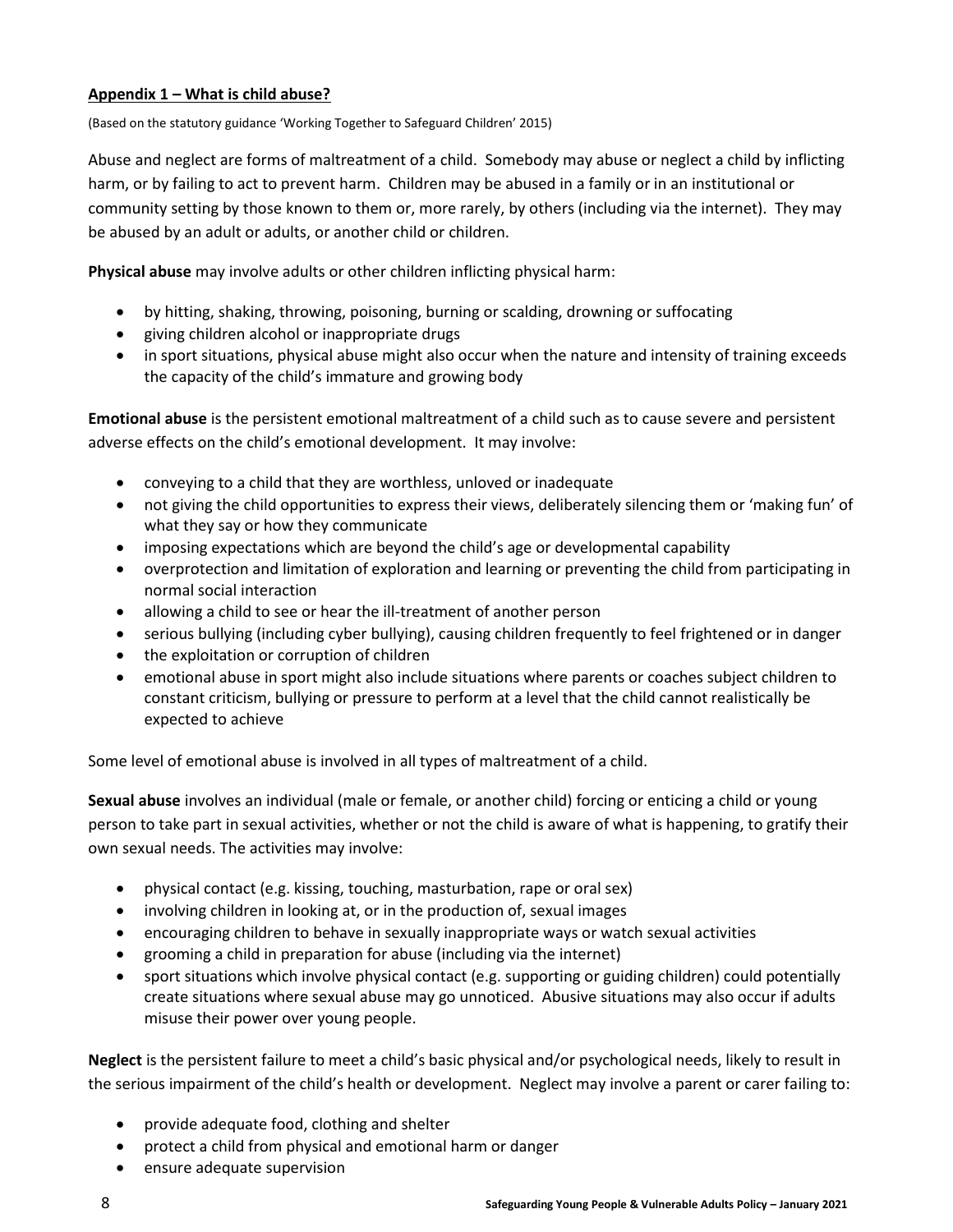- ensure access to appropriate medical care or treatment
- respond to a child's basic emotional needs
- neglect in a sailing situation might occur if an instructor or coach fails to ensure that children are safe, or exposes them to undue cold or risk of injury.

**Bullying** (including 'cyber bullying' by text, e-mail, social media etc.) may be seen as deliberately hurtful behaviour, usually repeated or sustained over a period of time, where it is difficult for those being bullied to defend themselves. The bully may often be another young person. Although anyone can be the target of bullying, victims are typically shy, sensitive and perhaps anxious or insecure. Sometimes they are singled out for physical reasons – being overweight, physically small, having a disability or belonging to a different race, faith or culture.

### **The acronym STOP – Several Times On Purpose - can help you to identify bullying behaviour.**

#### **Recognising Abuse**

It is not always easy, even for the most experienced carers, to spot when a child has been abused. However, some of the more typical symptoms which should trigger your suspicions would include:

- unexplained or suspicious injuries such as bruising, cuts or burns, particularly if situated on a part of the body not normally prone to such injuries
- sexually explicit language or actions
- a sudden change in behaviour (e.g. becoming very quiet, withdrawn or displaying sudden outbursts of temper)
- the child describes what appears to be an abusive act involving him/her
- a change observed over a long period of time (e.g. the child losing weight or becoming increasingly dirty or unkempt)
- a general distrust and avoidance of adults, especially those with whom a close relationship would be expected
- an unexpected reaction to normal physical contact
- difficulty in making friends or abnormal restrictions on socialising with others

It is important to note that a child could be displaying some or all of these signs, or behaving in a way which is worrying, without this necessarily meaning that the child is being abused. Similarly, there may not be any signs, but you may just feel that something is wrong. If you have noticed a change in the child's behaviour, first talk to the parents or carers. It may be that something has happened, such as a bereavement, which has caused the child to be unhappy.

#### **If you are concerned**

If there are concerns about sexual abuse or violence in the home, talking to the parents or carers might put the child at greater risk. If you cannot talk to the parents/carers, consult the Welfare Officer (or the General Manager in their absence) immediately. It is this person's responsibility to make the decision to contact Children's Social Care Services or the Police. It is NOT their responsibility to decide if abuse is taking place, BUT it is their responsibility to act on your concerns.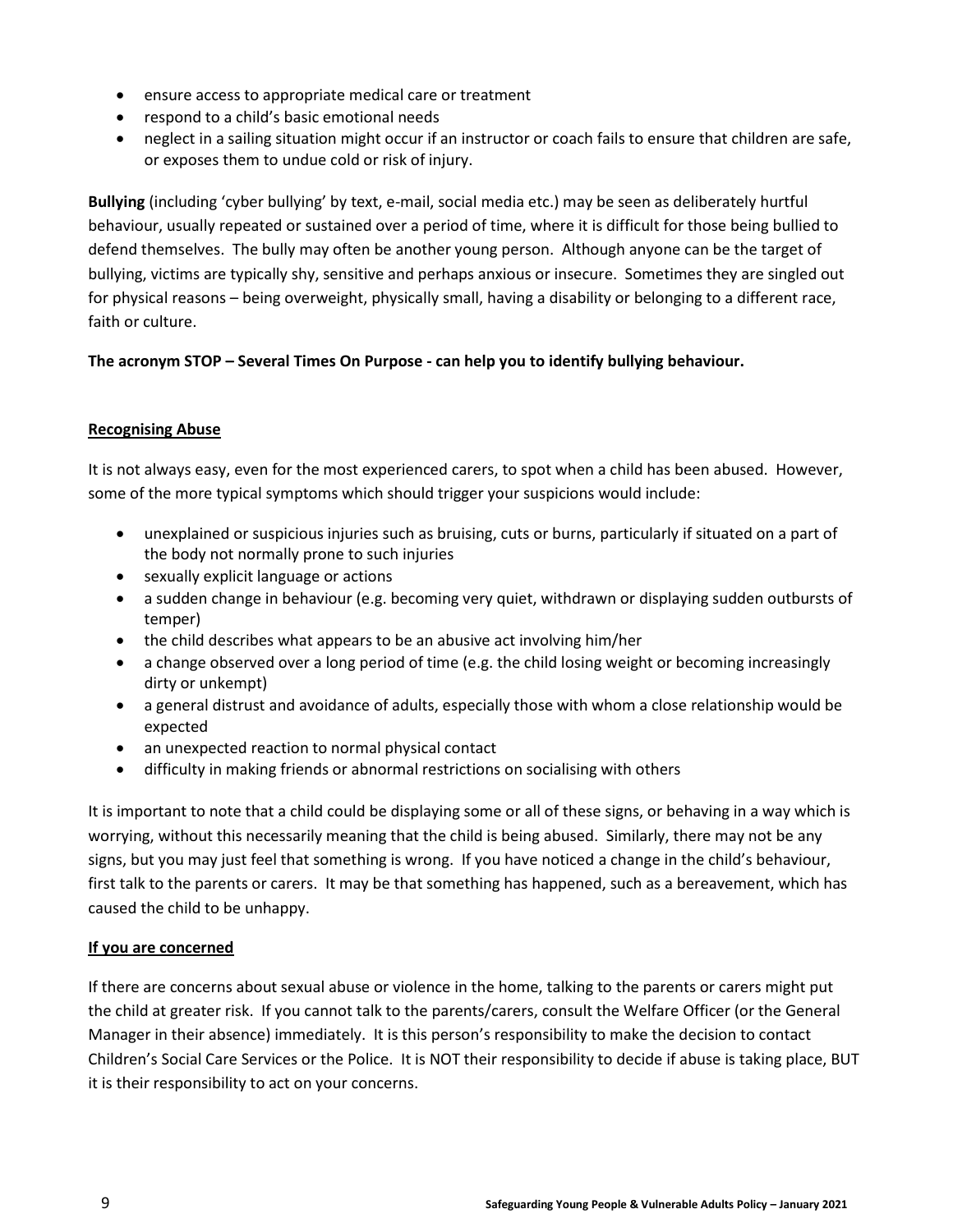### **Appendix 2 - Reporting Procedures**

If you are uncertain what to do at any stage, contact the RYA's Safeguarding and Equality Manager on 023 8060 4104 or the NSPCC free 24-hour helpline 0808 800 5000. Details of Children's Social Care departments and emergency duty teams are listed on local authority websites and in local phone books.

#### **If a child or vulnerable adult is at immediate risk, call the Police**

# **Flowchart 1: Reporting procedures – concern about a child or vulnerable adult outside The Pirate Castle environment**

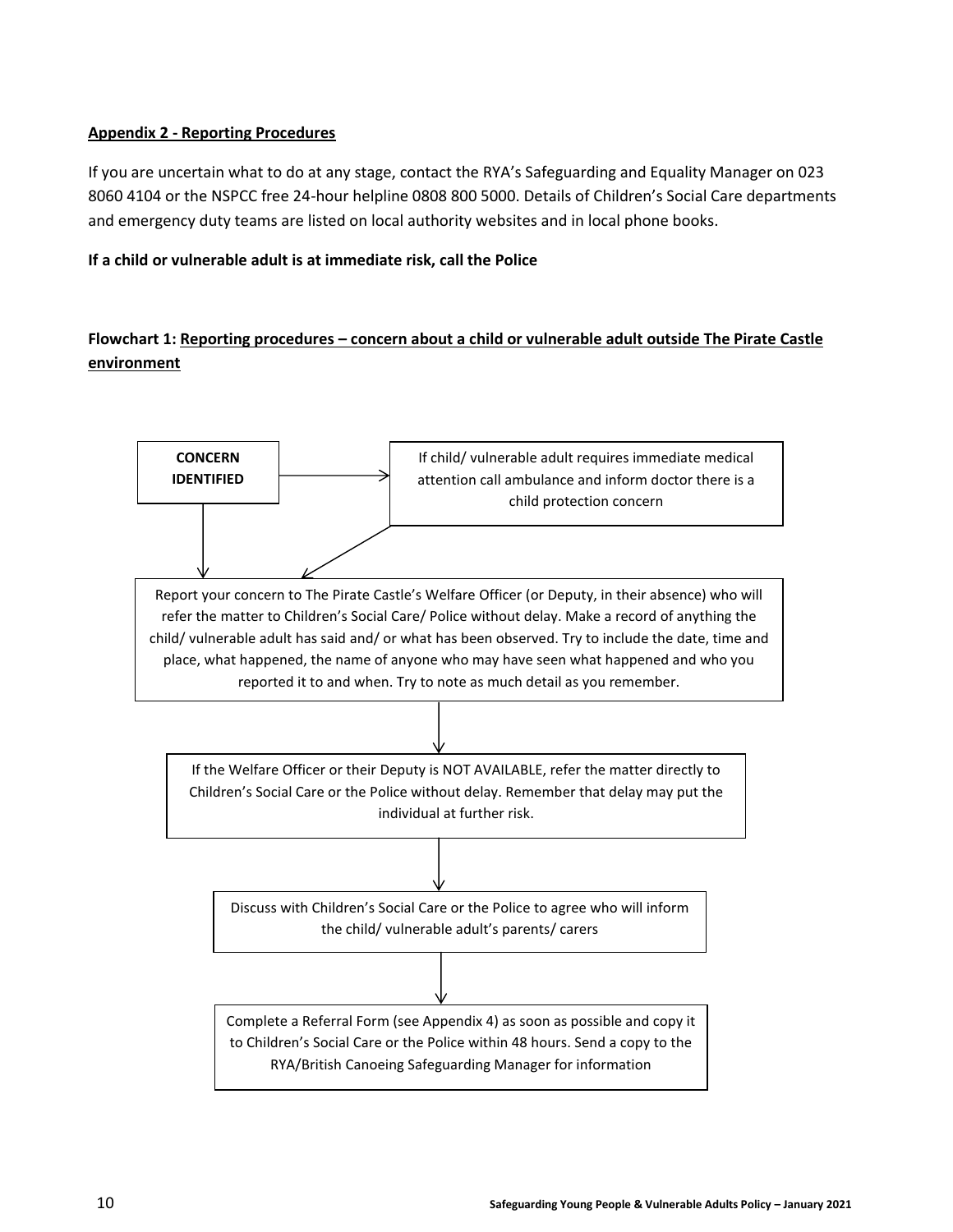# **Flowchart 2: Reporting procedures – concern about the behaviour of somebody within The Pirate Castle environment**

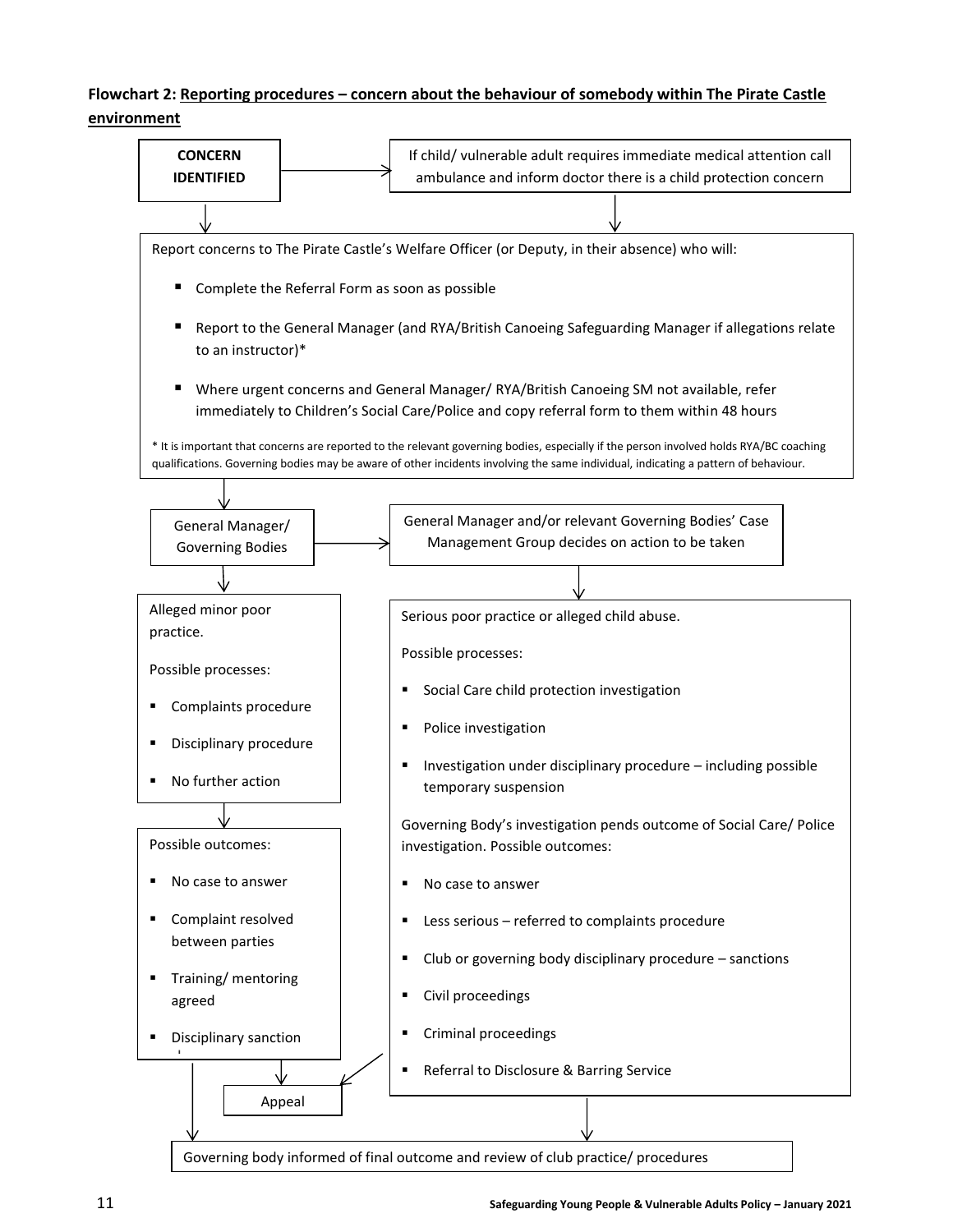#### **Appendix 3 – Information and Sample Documents**

#### **Useful Contacts**

**NSPCC 24 hour free helpline** 0808 800 5000 E-mail: [help@nspcc.org.uk](mailto:help@nspcc.org.uk) Website: [www.nspcc.org.uk](http://www.nspcc.org.uk/)

**Childline 24 hour free helpline** 0800 1111 Website: [www.childline.org.uk](http://www.childline.org.uk/)

#### **Camden Safeguarding Children Partnership**

Tel: 020 7974 6658 / 1276 **To report a concern call: 020 7974 3317** <https://cscp.org.uk/> [CSCP@camden.gov.uk](mailto:CSCP@camden.gov.uk)

#### **Kentish Town Police Station**

Telephone 0300 123 1212 IN AN EMERGENCY CALL 999

#### **Royal Yachting Association**

Safeguarding and Equality Manager Tel: 023 8060 4104 E-mail: [safeguarding@rya.org.uk](mailto:safeguarding@rya.org.uk) Website: [www.rya.org.uk/go/safeguarding](http://www.rya.org.uk/go/childprotection)

#### **British Canoeing Safeguarding Lead**

Tel: 0115 8968842\* \*(*If calling out of office hours, leave a message and your call will be responded to as soon as possible the next working day)* Website:<https://www.britishcanoeing.org.uk/guidance-resources/safeguarding/report-a-concern/>

**Child Protection in Sport Unit (CPSU)** Tel: 0116 366 5590 E-mail: [cpsu@nspcc.org.uk](mailto:cpsu@nspcc.org.uk) Website: [www.thecpsu.org.uk](http://www.thecpsu.org.uk/)

#### **Disclosure and Barring Service (DBS - formerly CRB)**

Website:<https://www.gov.uk/government/organisations/disclosure-and-barring-service>

#### **Sportscoach UK** – provide Safeguarding and Protecting Children training Website: [www.sportscoachuk.org](http://www.sportscoachuk.org/)